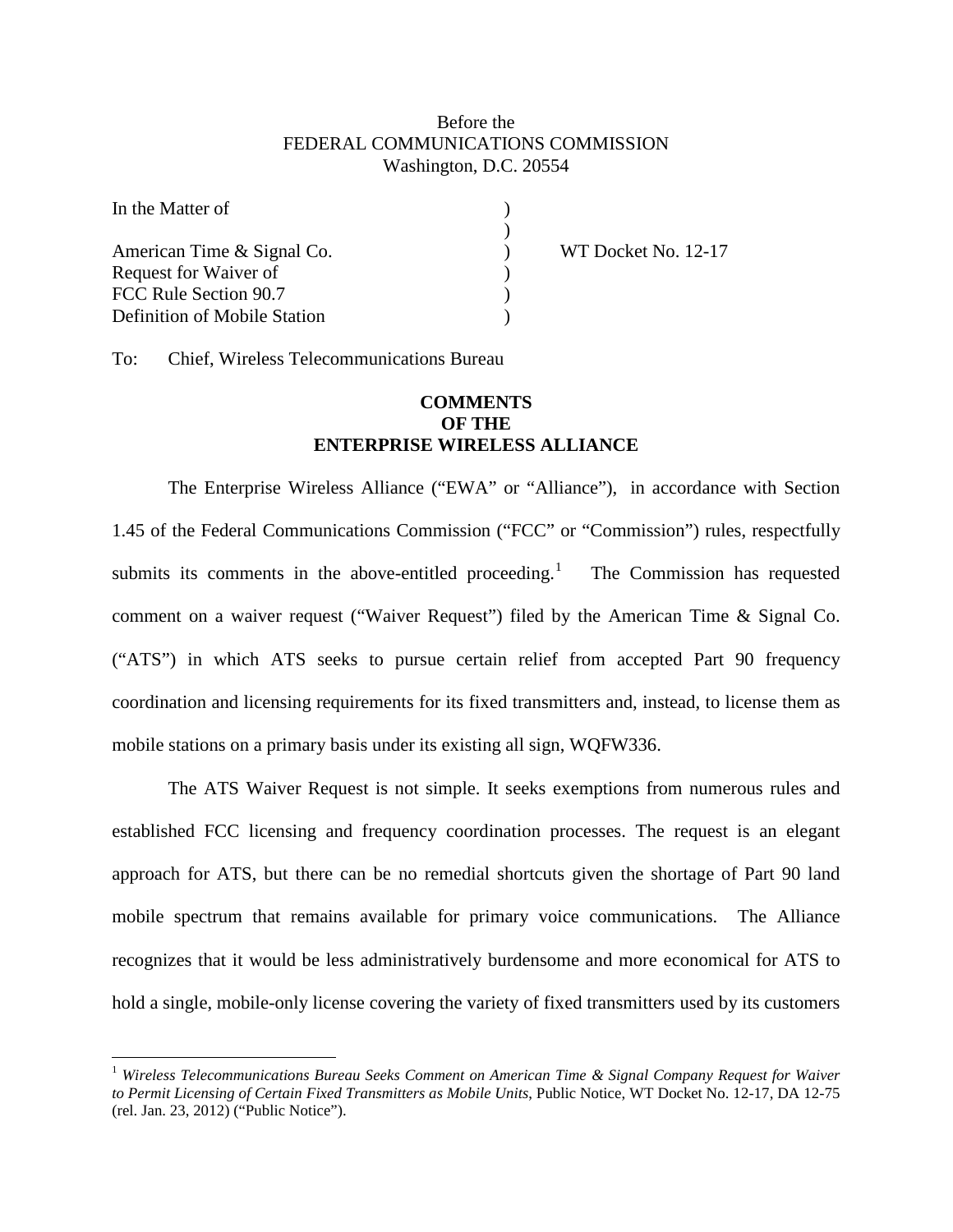at sites throughout the country. However, grant of the waiver relief requested could potentially undermine the carefully calibrated coordination and licensing structures that enable a multiplicity of system users, architectures and technologies to share the very limited Part 90 spectrum. Rather than waive the rules to accommodate the technical parameters ATS has chosen for its products and customer operations, it would seem a better solution for ATS to conform those operations to the existing Part 90 licensing requirements or modify its products to operate in alternative spectrum.

EWA is a national trade association representing business enterprises, wireless sales and service providers, hardware and software system vendors, and technology manufacturers. The Alliance also is a Federal Communications Commission ("FCC")-certified frequency advisory committee ("FAC") that facilitates in excess of 10,000 FCC licensing application preparation, frequency selection, and certification transactions annually. As a FAC and on behalf of its business, industrial and commercial members, the Alliance has a direct interest in the matters herein.

As explained in its Waiver Request and in the Public Notice, ATS manufactures and sells wireless clock systems to schools, hospitals and other organizations nationwide that need to synchronize numerous clocks throughout a campus or other defined premises. The Public Notice states that each system uses a system controller to transmit brief data signals to receivers in clocks around the campus. It explains that 5-watt and 10-watt transmitters are used in smaller buildings, while external transmitters operating at 25 watts and 40 watts are utilized for larger buildings and multi-building facilities.<sup>[2](#page-1-0)</sup> Fill-in transmitters of unspecified transmitter power are used to penetrate into otherwise uncovered areas.

<span id="page-1-0"></span> $2$  EWA assumes that the transmitter powers specified are output power. The effective radiated power ("ERP") of these transmitters is not identified.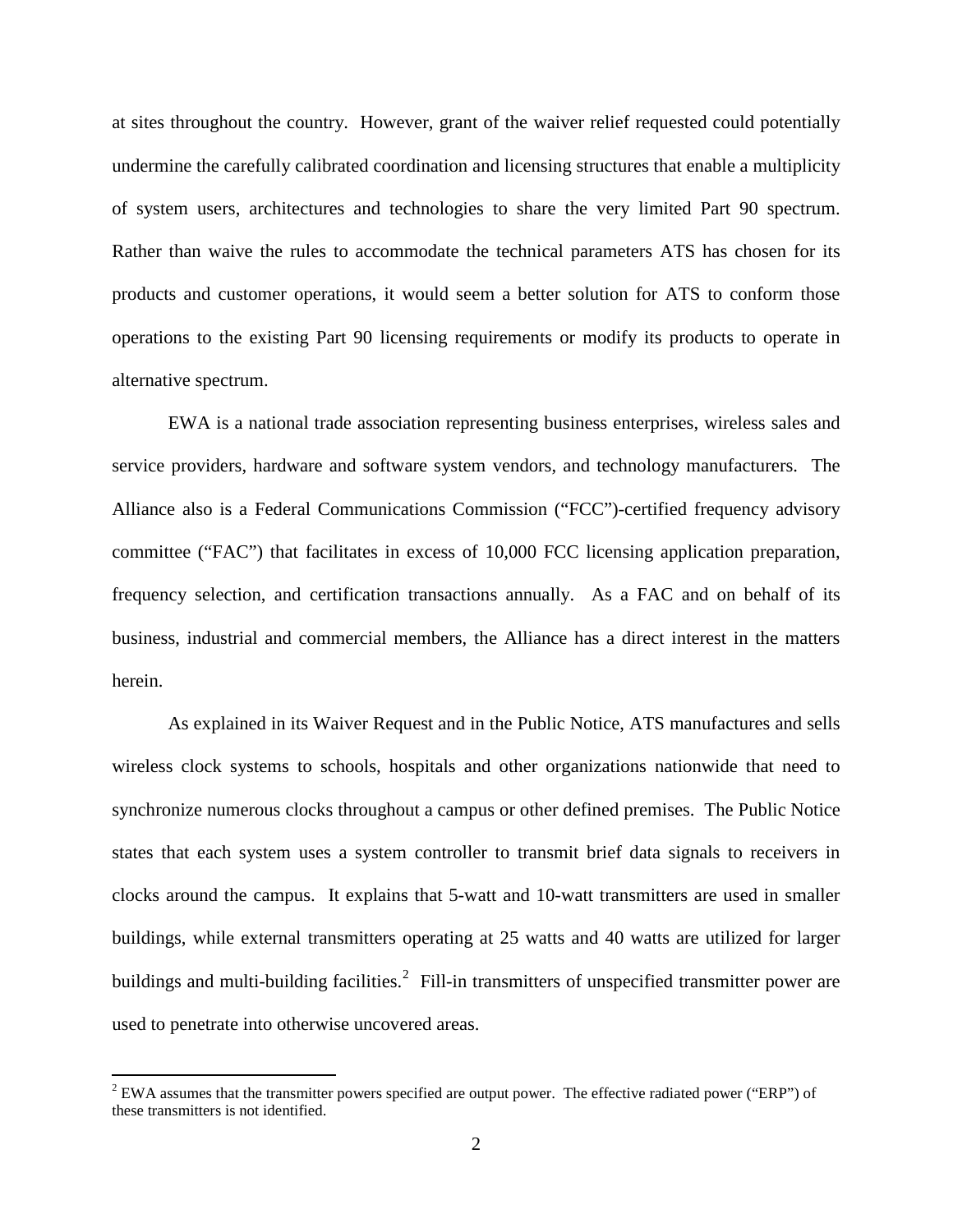The current ATS license, call sign WQFW336, authorizes the operation of hundreds of temporary base stations and thousands of paging receivers on five Industrial/Business frequencies in the 464 MHz band.<sup>[3](#page-2-0)</sup> The Waiver Request states that ATS was misinformed by an unnamed party that its temporary base stations could be operated at the same locations indefinitely when it initially licensed this system. It did not understand that stations were required to be licensed as permanent base stations if they had remained or were intended to remain at the same location for more than one year.<sup>[4](#page-2-1)</sup> As stated in the Waiver Request, "in order to resolve any questions concerning the appropriateness of its current licensing, ATS desires to specifically license its customer locations and requests that they be authorized as 'MO6' sites on WQFW336."[5](#page-2-2)

Specifically, ATS requests a waiver of the definition of a mobile station in FCC Rule Section 90.7 to enable it to license the fixed transmitters at its customers' locations as station class code MO6 with primary status. It proposes to include on call sign WQFW336 an MO6 service area at each customer location, using the coordinates of the system controller to define that service area with its radius determined by the system controller power level.<sup>[6](#page-2-3)</sup> In support of this request, ATS points to the rules permitting licensing of low-power fixed data transmitters as MO6 stations under the FCC's Part 90 low-power licensing provisions in Rule Section 90.267. It argues that having to license individual fixed locations throughout the nation would be

<span id="page-2-0"></span><sup>&</sup>lt;sup>3</sup> Frequencies 464.600/625/650/675/700 MHz are authorized for full-power operation and are subject only to limitation 62, which permits fixed use in accordance with FCC Rule Section 90.261. ATS's application specified "mobile," not "fixed," as the type of radio service in Item 42 on the Form 601, but the description of its operation in the Waiver Request does not identify any mobile or pager usage, only transmissions from fixed locations to other fixed sites. The FCC will need to determine if these one-way ATS transmissions are subject to the 20 watt output power limitation on fixed operations at locations less than 87 miles from population centers of 600,000 or more, as defined in Rule Section 90.261(b) and, if so, whether ATS is operating in conformance with that power restriction, which will require an identification of the locations of the ATS customer facilities.

<span id="page-2-1"></span><sup>4</sup> Public Notice at 1.

<span id="page-2-2"></span><sup>5</sup> Waiver Request at 1.

<span id="page-2-3"></span><sup>6</sup> Public Notice at 1-2.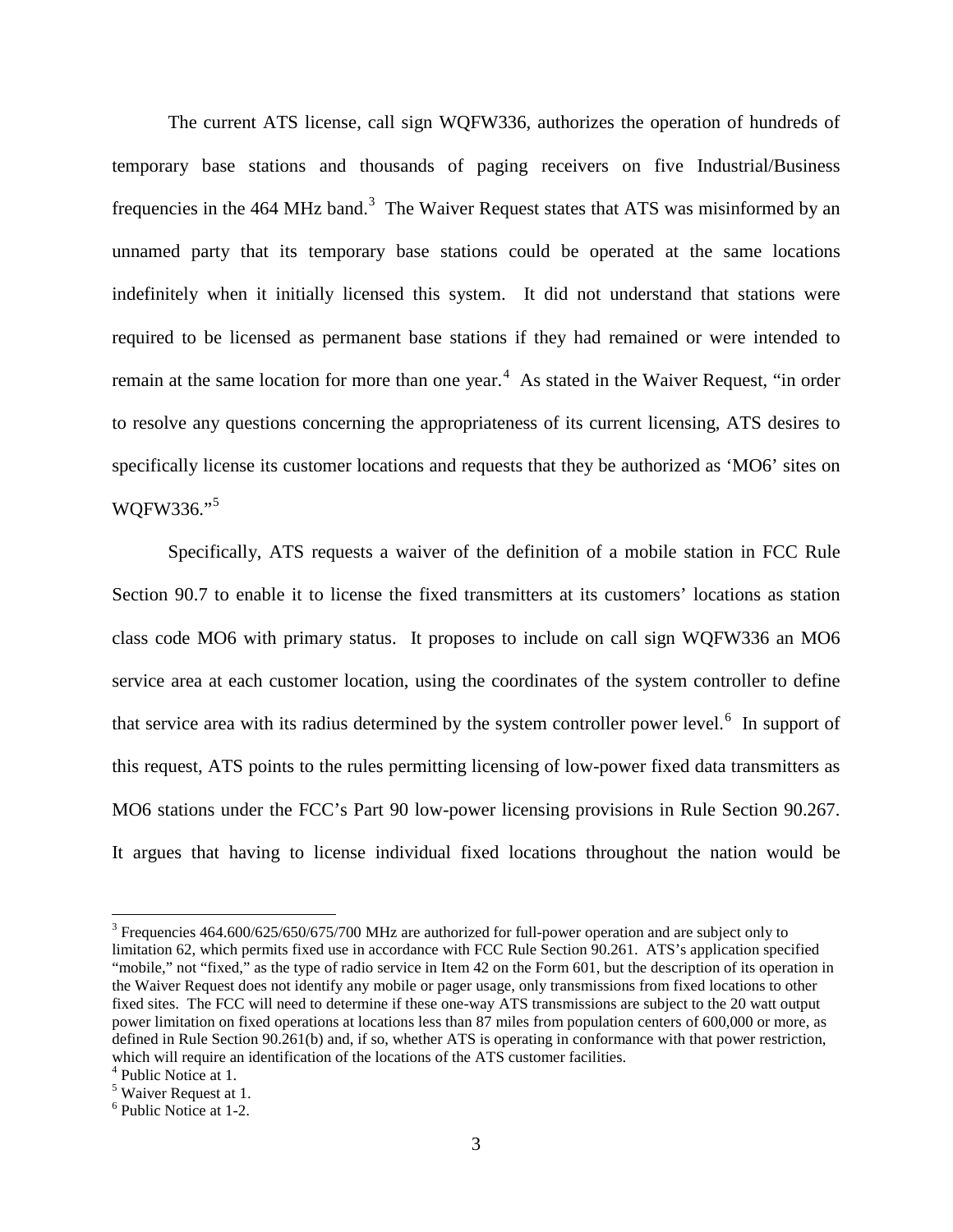"extremely burdensome administratively for ATS and its frequency coordinators."<sup>[7](#page-3-0)</sup> Additionally, it notes that this approach could not be accomplished under call sign WQFW336 since such call signs are limited to six transmitter locations per call sign. $8$ 

It is unfortunate that ATS was misadvised at the outset about whether the facilities at issue could be licensed under the Part 90 rules in a fashion that it would find other than burdensome. In light of its concerns about the applicable rules, the better approach might have been to secure Part 22 geographic licenses or to design its facilities to meet the Part 90 lowpower rules, which, as noted by ATS, provide substantial latitude in terms of permissible power and licensing options. However, ATS seeks the flexibility of the low-power licensing provisions for facilities that operate with output power levels that are as much as twice the ERP levels that the Private Land Mobile Radio ("PLMR") industry and the FCC recognize as appropriate for such systems. Thus, contrary to the Waiver Request, the facilities installed by ATS do not "fit the same technical and operational profile as the fixed low power data systems which the Commission allows to be licensed as mobile sites in the Group A low power frequencies in the 450-470 MHz band."<sup>[9](#page-3-2)</sup> If they did, no waiver would be required.

Should this waiver be granted, the FCC can expect to receive similar requests from other entities, some of whom hold hundreds of licenses for relatively low-power fixed facilities that do not conform precisely to the Section 90.267 limitations. What technical parameters would the FCC then use to decide which were entitled to waiver relief and which were not? If the Section

<span id="page-3-0"></span><sup>&</sup>lt;sup>7</sup> Waiver Request at 2. EWA does not share the opinion that individual licensing would be burdensome for a frequency coordinator, since handling such matters is a core function for FACs and an activity for which certification was initially granted by the FCC.

<span id="page-3-1"></span><sup>&</sup>lt;sup>8</sup> ATS does not explain why this fact, applicable to all Part 90 licenses, is itself a justification for waiver relief. Presumably, the company finds it more administratively convenient to be responsible for only a single FCC license, a conclusion that undoubtedly would be shared by numerous Part 90 licensees that are required to manage multiple station licenses.

<span id="page-3-2"></span><sup>&</sup>lt;sup>9</sup> Waiver Request at 2.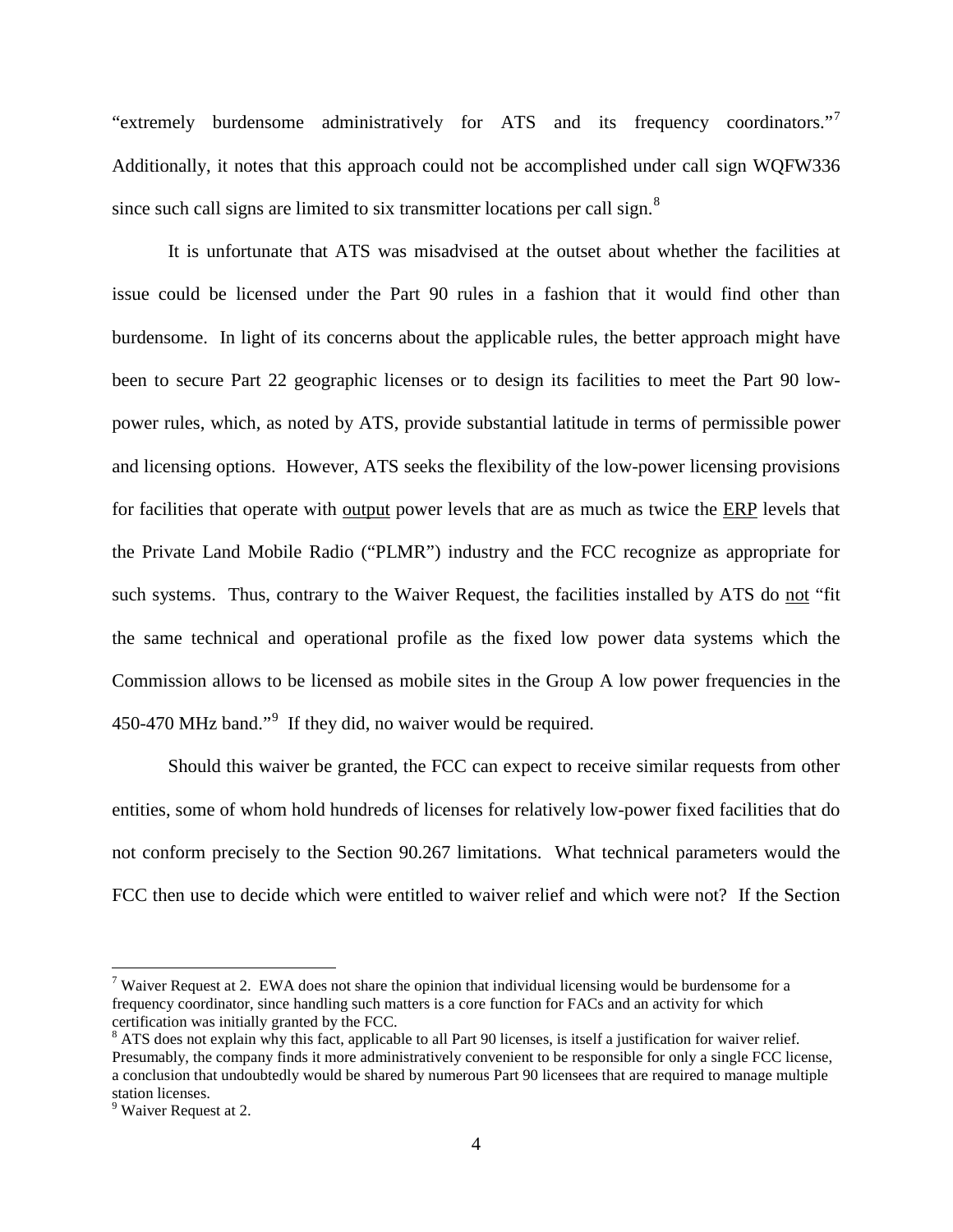90.267 power limitations no longer define fixed facilities that may be licensed as mobiles, then what upper power limit would be permitted?

While the Alliance believes that ATS should revisit all licensing alternatives available to it other than the solution presented within the Waiver Request, ATS's proposal to identify each customer's service area with center coordinates on an MO6 license to be held by ATS might alleviate one EWA concern, but raises a further question. Based on current coordination requirements, every unique customer service area would need to be coordinated vis-à-vis the operations of incumbent licensees to ensure that it did not infringe upon the service area of an authorized co-channel or adjacent channel centralized trunked system that has been granted exclusive use frequency pairs with FB8 channel designations. Thus, the coordination process applicable to ATS would effectively be comparable to that required for individually licensed fixed stations, although the FCC licensing requirement would be greatly simplified. However, in considering whether to grant such relief, the FCC also must assure itself that ATS retains sufficient control over the operation of its customers' facilities to hold the license for them. The description of the arrangement in the Waiver Request is not clear as to whether ATS is the appropriate licensee or whether the facilities are actually under the control of the individual entities that purchased their equipment from ATS and had ATS install it. If the FCC concludes that the latter is correct, then each ATS customer should hold its own FCC license under applicable FCC rules and policy. $10$ 

The very limited amount of spectrum allocated for Part 90 users is extremely congested and becoming more so. The FCC and the PLMR community are working to address these

<span id="page-4-0"></span> $10$  In its Public Notice, the Commission asked whether it would be appropriate to grant the waiver under a secondary use status. EWA does not believe such designation is appropriate in this instance given the power levels of ATS's products, and the likelihood of interference both to ATS's customers and from ATS systems to incumbent operations. We also are unsure whether ATS's equipment has the ability to monitor prior to transmitting for communications in progress, a requirement for operating in a shared frequency environment.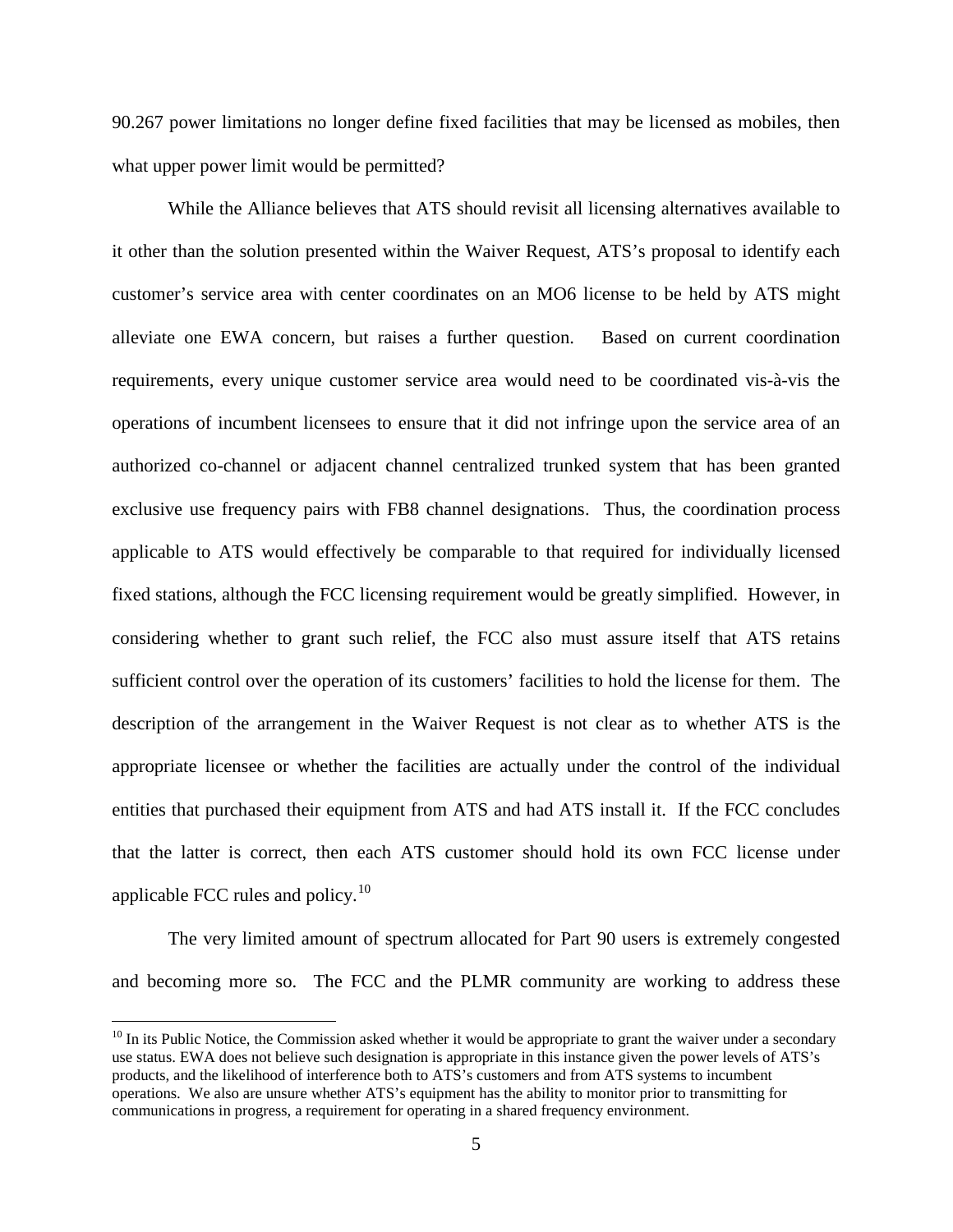spectrum limitations both by narrowbanding much of this allocation $11$  and by introducing advanced, more efficient technologies into these bands, including the specific UHF frequencies that ATS has chosen for its products. These efforts demand frequency coordination and licensing procedures that will prevent interference between systems to the maximum extent possible in a highly dynamic spectrum environment. While ATS's proposal contemplates prior coordination based on the center coordinates of its clock system deployments, the FCC should scrutinize this Waiver Request carefully before allowing fixed 20 to 40-watt data transmitters to be classified as mobile units and authorizing ATS for private carrier MO6 status, thereby circumventing the FCC limitation of six (6) fixed sites per application and, possibly, the licensee control requirement. EWA is confident that the FCC will explore the precedential ramifications of the ATS Waiver Request thoroughly before reaching a decision on this matter.

## ENTERPRISE WIRELESS ALLIANCE

By:  $\frac{|s|}{|s|}$ 

Mark E. Crosby President/CEO 8484 Westpark Drive, Suite 630 McLean, Virginia 22102 (703) 528-5115

Counsel:

Elizabeth R. Sachs Lukas, Nace, Gutierrez & Sachs, LLP 8300 Greensboro Drive, Ste. 1200 McLean, VA 22102 (703) 584-8678

February 22, 2012

<span id="page-5-0"></span> <sup>11</sup> *See* Implementation of Sections 309(j) and 337 of the Communications Act of 1934 as Amended, *Second Report and Order and Second Further Notice of Proposed Rulemaking,* WT Docket No. 99-87, RM-9332, 18 FCC Rcd 3034 (2003) (*Second R&O*); Implementation of Sections 309(j) and 337 of the Communications Act of 1934 as Amended, *Third Memorandum Opinion and Order, Third Further Notice of Proposed Rule Making and Order,* WT Docket No. 99-87, RM-9332, 19 FCC Rcd 25045 (2004) (*Third MO&O*); Implementation of Sections 309(j) and 337 of the Communications Act of 1934 as Amended, *Order,* WT Docket No. 99-87, RM-9332, 25 FCC Rcd 8861 (2010) (*Narrowbanding Waiver Order*); *see also* 47 C.F.R. §§ 90.203(j), 90.209(b).